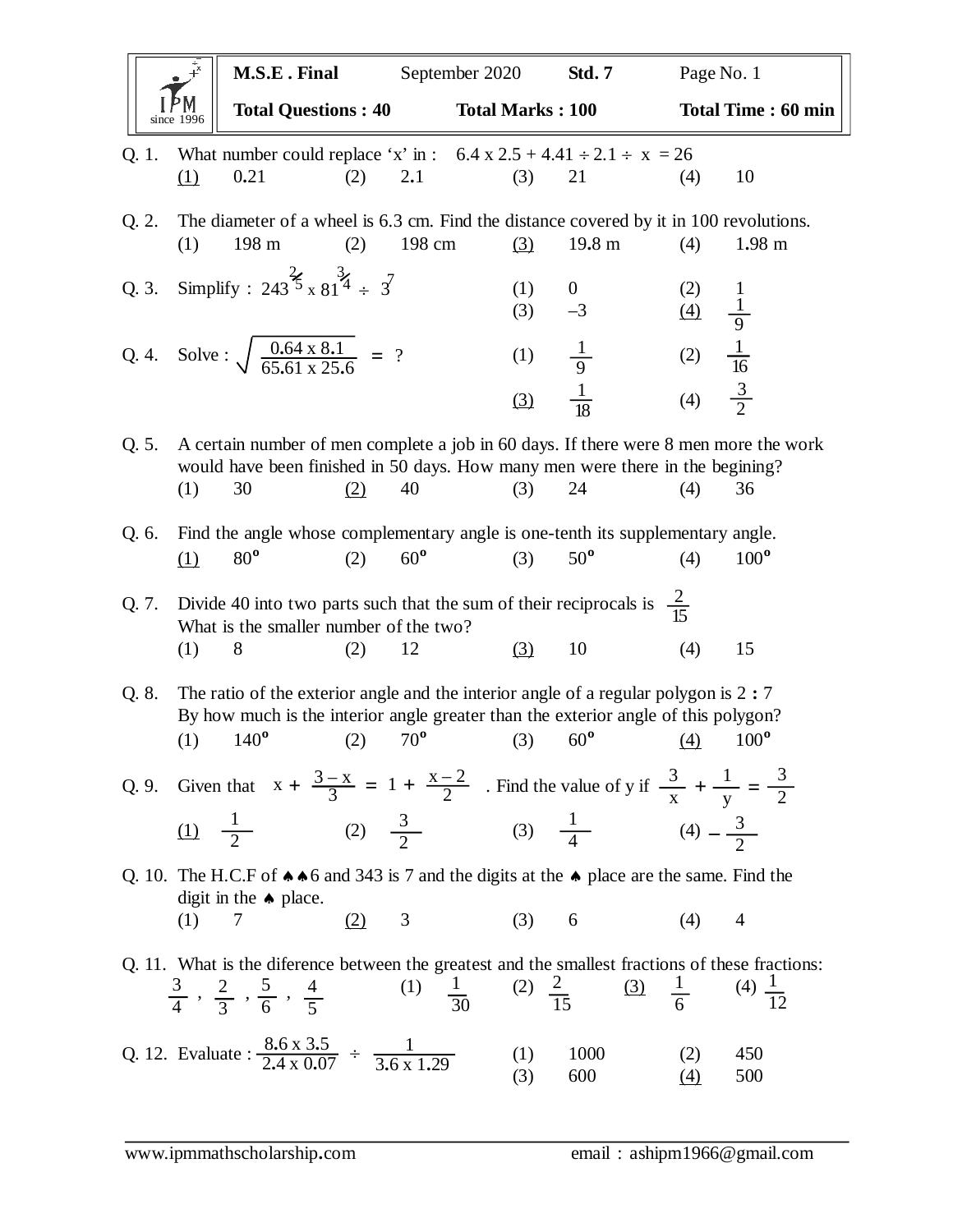| Q. 13. The simple interest on a certain principal for 2 years is Rs.1200 and the compound<br>interest is Rs.1290. What could be the principal amount of the following?                                                                                                                                                                               |               |                |                                        |                       |                  |  |  |  |
|------------------------------------------------------------------------------------------------------------------------------------------------------------------------------------------------------------------------------------------------------------------------------------------------------------------------------------------------------|---------------|----------------|----------------------------------------|-----------------------|------------------|--|--|--|
| (2)<br><b>Rs.8000</b><br>(1)                                                                                                                                                                                                                                                                                                                         | Rs.12000      | (3)            | Rs.4000                                | (4)                   | Rs.6000          |  |  |  |
| Q. 14. The area of a rhombus is 336 sq.cm. and one of its diagonal is 14 cm. Find the perimeter<br>of the rhombus.                                                                                                                                                                                                                                   |               |                |                                        |                       |                  |  |  |  |
| (1)<br>84 cm<br>(2)                                                                                                                                                                                                                                                                                                                                  | 56 cm         | (3)            | 96 cm                                  | $\left(4\right)$      | $100 \text{ cm}$ |  |  |  |
| Q. 15. Simplify : $5a^2b^3 \times 3a^3b^2 \div 6a^5b^6$<br>(1) $\frac{5}{ab}$ $\frac{(2)}{2b}$ $\frac{5}{2b}$ (3) $\frac{3}{b}$                                                                                                                                                                                                                      |               |                |                                        |                       |                  |  |  |  |
|                                                                                                                                                                                                                                                                                                                                                      |               |                |                                        | (4) $\frac{5a}{2b}$   |                  |  |  |  |
| Q. 16. The angles of a triangle are : $(x + 15)$ , $(3x - 75)$ and $(150 - 2x)$ . Which of the<br>following is true about this triangle?                                                                                                                                                                                                             |               |                |                                        |                       |                  |  |  |  |
| The triangle is Right angled<br>(1)                                                                                                                                                                                                                                                                                                                  |               | (2)            | The triangle is Isosceles              |                       |                  |  |  |  |
| The triangle is Equilateral<br>(3)                                                                                                                                                                                                                                                                                                                   |               | (4)            | The triangle is Right angled Isosceles |                       |                  |  |  |  |
| Q. 17. If $x + \frac{1}{x} = 3$ then $x^2 + \frac{1}{x^2} = ?$                                                                                                                                                                                                                                                                                       |               |                |                                        | (2)                   | 9                |  |  |  |
|                                                                                                                                                                                                                                                                                                                                                      |               | $(1)$<br>$(3)$ | $\begin{array}{c} 3 \\ 6 \end{array}$  | $\left( 4\right)$     | $\boldsymbol{7}$ |  |  |  |
| Q. 18. In a group of people, the oldest and the youngest have an age difference of 100 years.<br>If these two are left out of counting, then the average age of the remaining 40 people is<br>28. The average age of the entire group being 30, how old is the eldest person?<br>101 years (2) 140 years (3)<br>(1)<br>120 years<br>(4)<br>103 years |               |                |                                        |                       |                  |  |  |  |
| Q. 19. When Mrs. Joshi divided the surface area of a sphere by the sphere's volume, she got<br>the answer as $\frac{1}{18}$ cm. What could be the radius of the sphere?<br>$54 \text{ cm}^{10}$ (2) 6 cm (3) 45 cm<br>(1)                                                                                                                            |               |                |                                        | (4)                   | 36 cm            |  |  |  |
| Q. 20. By selleing an article at 80% of its marked price, a merchant makes a loss of 12%. What<br>profit or loss % will the merchant make if the article is sold at 95% of its marked price?<br>5% profit (2) 4.5% profit (3) 1% loss (4) 10% loss<br>(1)                                                                                            |               |                |                                        |                       |                  |  |  |  |
| Q. 21. What should be added to $1\frac{3}{5}$ to get $3\frac{2}{7}$ ?                                                                                                                                                                                                                                                                                |               |                |                                        |                       |                  |  |  |  |
| (1) $1\frac{8}{35}$ (2) $3\frac{5}{7}$ (3) $8\frac{1}{35}$                                                                                                                                                                                                                                                                                           |               |                |                                        | (4) $1-\frac{24}{35}$ |                  |  |  |  |
| Q. 22. Twelve men can dig a well in 8 days. After 3 days of work, the contractor asks 3 more<br>men to join to dig the well. In how many days was the work completed?<br>(1)<br>6<br><u>(2)</u>                                                                                                                                                      | $\mathcal{I}$ | (3)            | 5                                      | (4)                   | 4                |  |  |  |
| Q. 23. Which of the following is the smallest: $\sqrt[4]{16}$ , $\sqrt[5]{32}$ , $\sqrt[3]{8}$ , $\sqrt{3}$<br>(1) $\sqrt{3}$ (2) $\sqrt[3]{8}$ (3) $\sqrt[5]{32}$ (3) $\sqrt[5]{32}$ (4)                                                                                                                                                            |               |                |                                        |                       | $\sqrt[4]{16}$   |  |  |  |
| Q. 24. The L.C.M of two numbers is 225 and their H.C.F is 5. If one of the numbers is 25, then                                                                                                                                                                                                                                                       |               |                |                                        |                       |                  |  |  |  |
| the other is?<br>75<br>(1)<br>(2)                                                                                                                                                                                                                                                                                                                    | 65            | (3)            | 45                                     | (4)                   | 15               |  |  |  |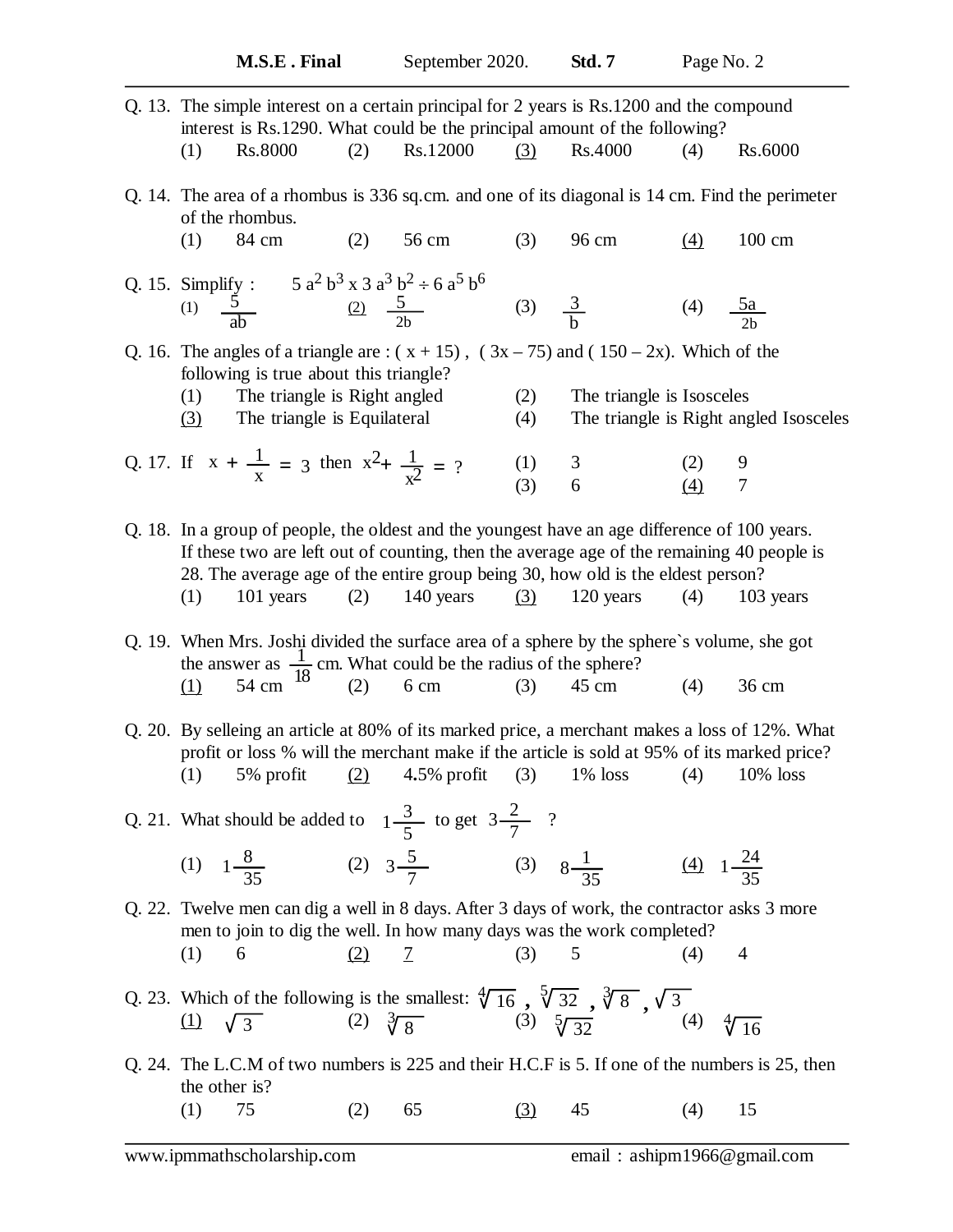|        | Q. 25. In the India-Australia one day match, due to rain, India needed 324 runs in 48 overs to<br>win. In the first 10 overs, the average scoring rate was 6, in the next 10 overs it increased<br>to 8.5. It then declined to 5.5 in the next 10 overs and again rose to 7 in next 10 overs.<br>To win the match what average is needed? |     |         |     |                    |                  |            |  |
|--------|-------------------------------------------------------------------------------------------------------------------------------------------------------------------------------------------------------------------------------------------------------------------------------------------------------------------------------------------|-----|---------|-----|--------------------|------------------|------------|--|
|        | 8.25<br>(1)                                                                                                                                                                                                                                                                                                                               | (2) | 6.75    | (3) | 7.75               | (4)              | 7          |  |
|        | Q. 26. In a library, the ratio of number of Mathematics books to that of Science books was 4:3<br>and total number of Mathematics books was 1248. When some more Mathematics books<br>were bought, the ratio became 5:3. Find the number of Mathematics books bought.<br>312<br><u>(1)</u>                                                | (2) | 321     | (3) | 936                | (4)              | 1560       |  |
|        | Q. 27. Alok invested a certain sum of money in a simple interest bond whose value grew to<br>Rs.300 at the end of 3 years and to Rs.400 at the end of another 5 years. Find the rate<br>of interest?                                                                                                                                      |     |         |     |                    |                  |            |  |
|        | (1)<br>12%                                                                                                                                                                                                                                                                                                                                | (2) | 6.25%   | (3) | 8.33%              | (4)              | 20%        |  |
|        | Q. 28. The price of cooking oil has increased by 25%. By what percent should a family reduce<br>the consumption of cooking oil so as not to increase the expenditure on cooking oil?<br>(1)<br>16%                                                                                                                                        | (2) | 18%     | (3) | 25%                | $\left(4\right)$ | 20%        |  |
|        | Q. 29. A train travelling at 72 km/hr crosses a platform in 30 seconds and a man standing on the<br>platform in 18 seconds. What is the length of the platform in meters?<br>240 meters<br>420 meters<br>360 meters<br>(3)<br>(4)<br>(1)<br>(2)<br>600 meters                                                                             |     |         |     |                    |                  |            |  |
|        | Q. 30. The two equal sides of an isosceles triangle are $(3x + 1)$ cm and $(4x - 2)$ cm, and the third<br>side is $(2x - 1)$ cm. What is the perimeter of this triangle?<br>36 cm<br>28 cm<br>(2)<br>(4) cannot be derermined<br>(1)<br>(3)<br>$25 \text{ cm}$                                                                            |     |         |     |                    |                  |            |  |
|        | Q. 31. Find the rate of interest when Rs.800 becomes Rs.882 in two years at C.I.<br>(1)<br>5%                                                                                                                                                                                                                                             | (2) | 8%      | (3) | 4%                 | (4)              | 6%         |  |
|        | Q. 32. Akhil started a business investing Rs.12000. Nikhil joined him after 4 months by<br>investing Rs.18000. What would be the share of Nikhil in the profit of Rs.9500 at<br>the end of the year?                                                                                                                                      |     |         |     |                    |                  |            |  |
|        | Rs.5700<br>(1)                                                                                                                                                                                                                                                                                                                            | (2) | Rs.4750 | (3) | Rs.3800            | (4)              | Rs.6250    |  |
| Q. 33. | Two books are sold for Rs.500 each. The dealer makes a profit of 25% on one and loses<br>25% on the other. Find the dealers profit or loss on the whole.                                                                                                                                                                                  |     |         |     |                    |                  |            |  |
|        | (1) No profit no loss $(2)$                                                                                                                                                                                                                                                                                                               |     | 5% loss | (3) | 6.25% profit $(4)$ |                  | 6.25% loss |  |
|        | Q. 34. The hypotenuse of a right angled triangle is 25 cm, and the diference between the other<br>two sides is 5 cm. To find the measure of these two sides, which of the following<br>equation would you use?<br>(2) $x^2 - 5x + 300 = 0$                                                                                                |     |         |     |                    |                  |            |  |
|        | $x_2^2 - 5x - 300 = 0$<br>(1)                                                                                                                                                                                                                                                                                                             |     |         |     |                    |                  |            |  |

(3)  $x^2 + 5x -600 = 0$  (4) x (4)  $x^2 - 10x - 300 = 0$